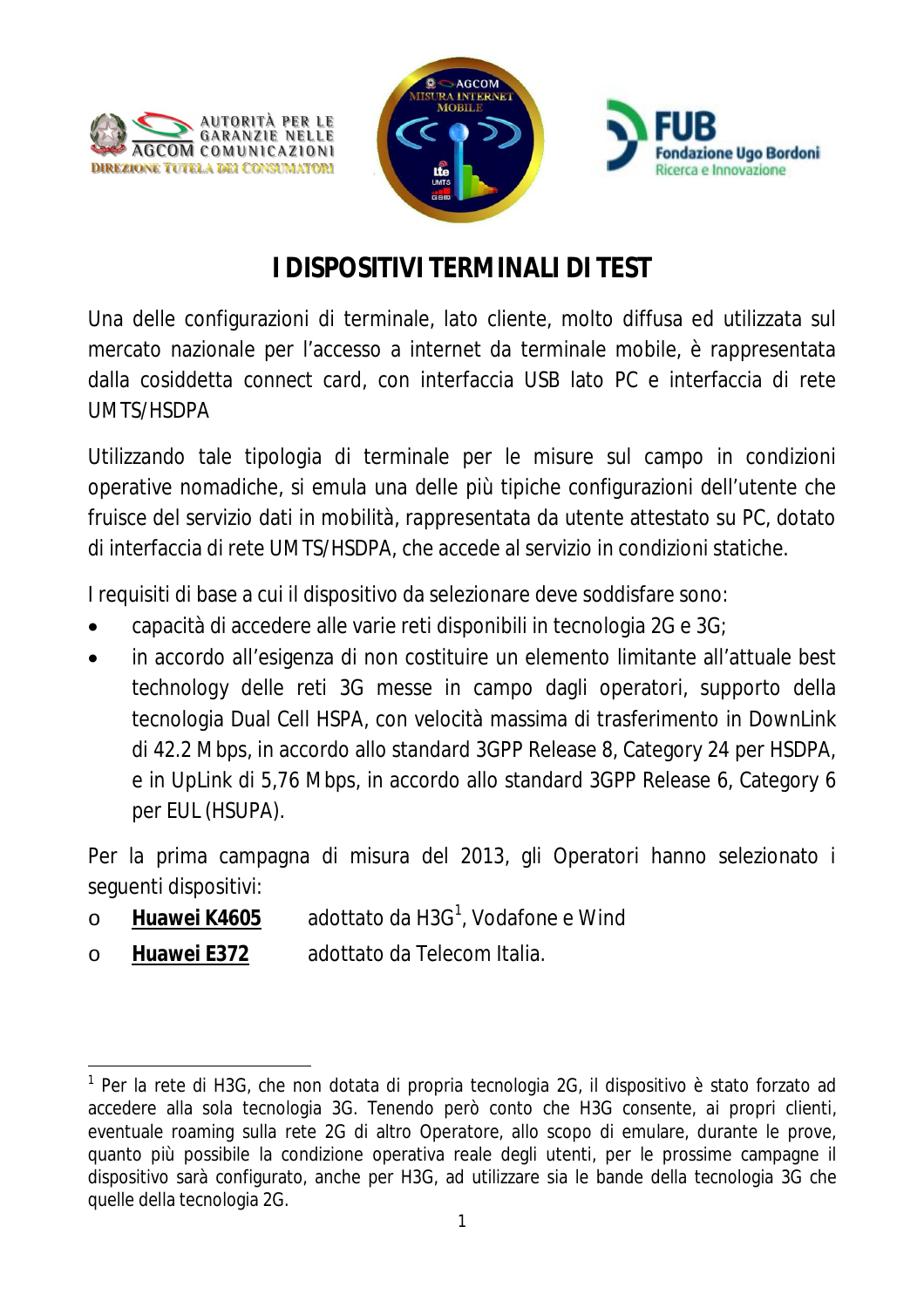



Per approfondimenti tecnici consulta le allegate schede di prodotto del fornitore o accedi ai seguenti indirizzi:

http://www.huaweidevice.com.eg/Product-Description/Data-cards-K4605.php

http://www.huaweidevice.com.eg/Product-Description/Data-cards-E372.php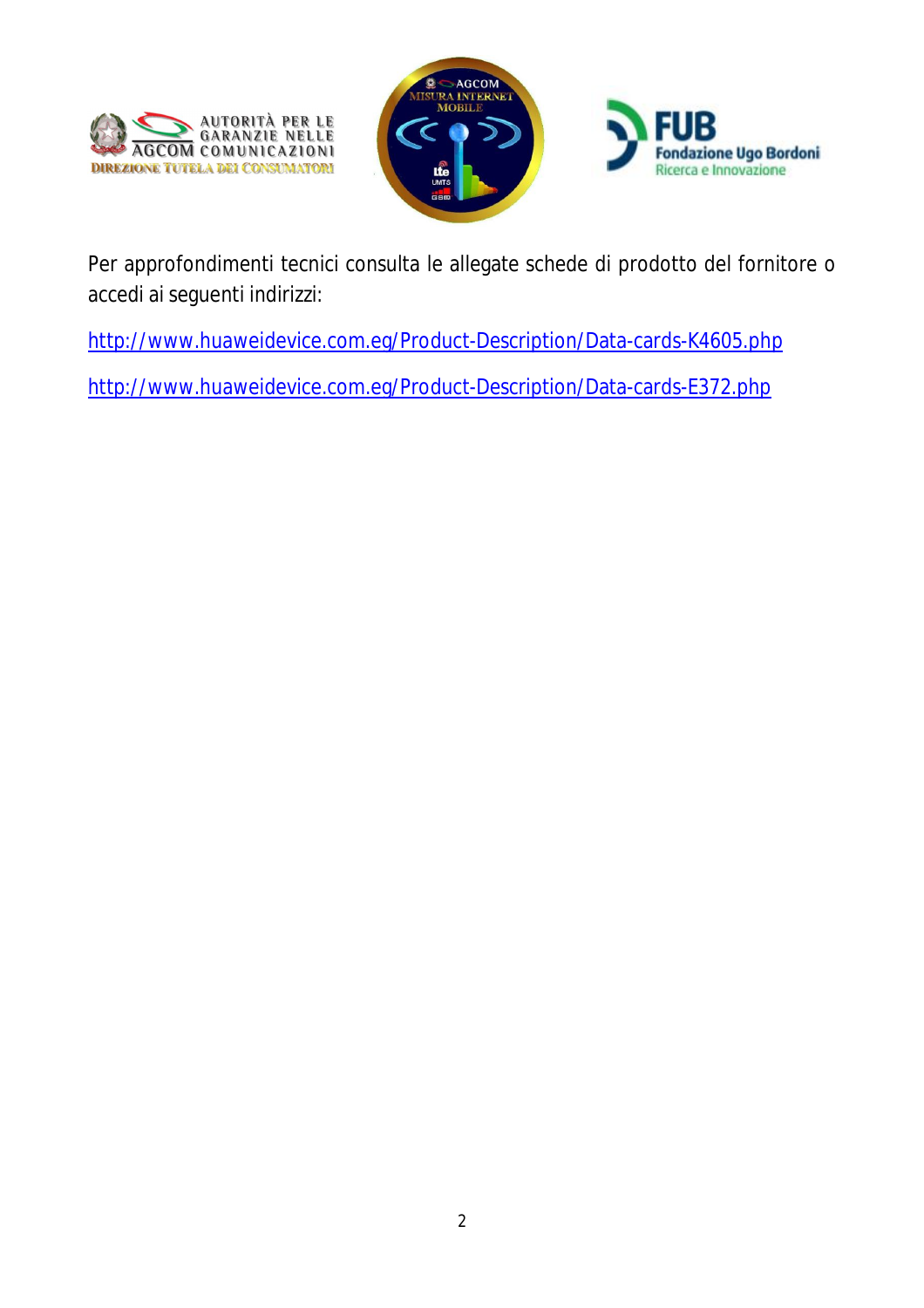

# **E372u Brief Introduction V2.0**

## **Highlights**

### **Photos**

- Swiftest Surfing Speed
- Support DC-HSPA+/HSPA+/UMTS/ EDGE/GPRS/GSM multi-type network

#### **Positioning**

Focus on high tier business market. Providing high speed data service.

### **Price indication**

**Notes**:**For exact price**,**please apply from Regional Business Mgmt Dept**。

**Chip platform** MDM 8220

### **Specifications**



**Standard photo**(**Top: Silver gray**)

| <b>Form</b>                          | <b>USB Stick</b>                                                                                                                                                                                                                                                                                                                 |  |  |
|--------------------------------------|----------------------------------------------------------------------------------------------------------------------------------------------------------------------------------------------------------------------------------------------------------------------------------------------------------------------------------|--|--|
| Operating frequency(3G)              | DC-HSPA+/HSPA+/UMTS 2100/1900/900/850MHz                                                                                                                                                                                                                                                                                         |  |  |
| <b>Operating frequency(2G)</b>       | EDGE/GPRS/GSM 850/900/1800/1900MHz                                                                                                                                                                                                                                                                                               |  |  |
| <b>Speed</b>                         | Downlink: DC-HSPA+ Dual carrier 42Mbps (MIMO+64QAM single carrier 42Mbps<br>ready)<br>Uplink: 5.76Mbps (11Mbps ready)                                                                                                                                                                                                            |  |  |
| <b>Interface</b>                     | USB 2.0 high speed                                                                                                                                                                                                                                                                                                               |  |  |
| <b>Dimensions</b>                    | 90mm x 28mm x 15 mm                                                                                                                                                                                                                                                                                                              |  |  |
| Weight                               | $<$ 40g                                                                                                                                                                                                                                                                                                                          |  |  |
| <b>Receive Diversity</b>             | DC-HSPA+/HSPA+/UMTS 2100/1900/900/850MHz                                                                                                                                                                                                                                                                                         |  |  |
| Micro SD card slot                   | Support (up to 32GB)                                                                                                                                                                                                                                                                                                             |  |  |
| <b>External</b><br>Antenna interface | External antenna interface                                                                                                                                                                                                                                                                                                       |  |  |
| <b>Equalizer</b>                     | Support                                                                                                                                                                                                                                                                                                                          |  |  |
| New feature<br><b>OS</b>             | Downlink: DC-HSPA+ dual carrier 42Mbps;<br>$\mathcal{L}_{\mathcal{A}}$<br>Downlink:<br>MIMO+64QAM single carrier 42Mbps (ready);<br>$\blacksquare$<br>Uplink: 16QAM 11Mbps (ready);<br>п<br>Windows 2000 SP4, Windows XP SP3, Windows Vista SP2;<br>Windows Vista, Windows 7<br>Mac OS $X$ 10.4, 10.5, 10.6 with latest upgrades |  |  |
|                                      |                                                                                                                                                                                                                                                                                                                                  |  |  |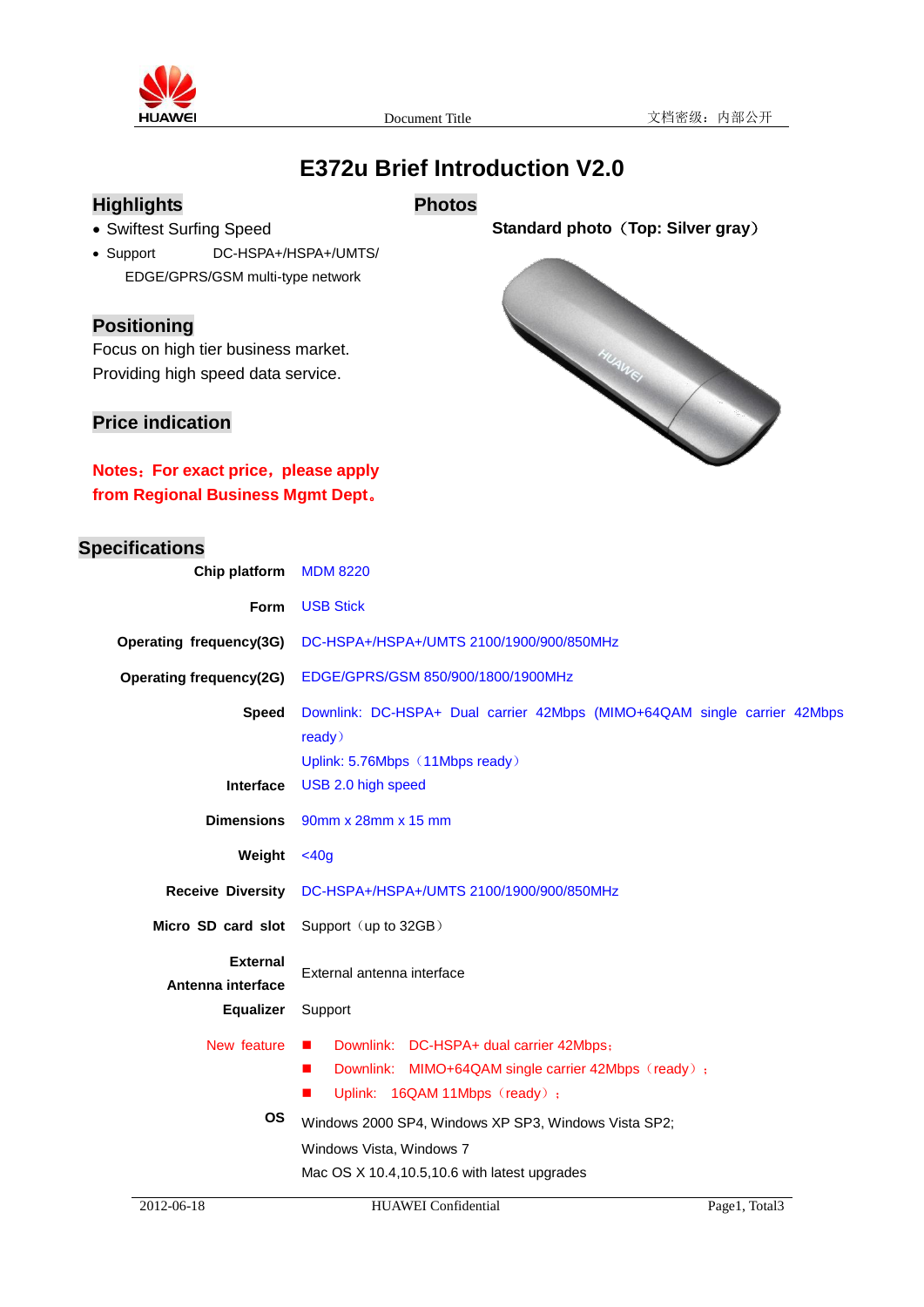

Linux: Ubuntu 8.10/9.04/7.10, openSuse 11.1/11.0/10.3, Fedora 10/9/7, Debian 5.0/4.0, Xandros 4.2,Linpus 1.0.15E,Mandriva 2009.1/2008.1,Red Flag 7.0/6.0(not standard, OR needed)

## **Standard configuration**

|                                          | <b>Standard Hardware items</b> Flash 128M, package C, Quick Start                                      |
|------------------------------------------|--------------------------------------------------------------------------------------------------------|
| Applications for free<br><b>Firmware</b> | Simlock, QoS, Call Enable, Service Domain, Search Mode, Enable PNP (PNP not<br>supportive on Linux OS) |
|                                          |                                                                                                        |
| (Windows、Mac、Linux)                      |                                                                                                        |
| <b>Standard Applications</b>             | Dial-up, Statistics, status bar, Network Searching and Registration, SMS, Phonebook,                   |
| <b>Dashboard</b>                         | Diagnosis, PIN management                                                                              |
| (Windows、Mac、Linux)                      |                                                                                                        |
| Applications for free                    | User Manual, Logo, Shortcut icons, language, Network name of the operator, Skin                        |
| <b>Dashboard</b>                         | color,APN,Software name,IE Link Icon,Dynamic APN,Roaming Indication,NDIS                               |
| (Windows)                                |                                                                                                        |
| Applications for free                    | User Manual, Logo, Shortcut icons, language, Network name of the operator, APN,                        |
| <b>Dashboard</b>                         | Software name, Dynamic APN, Roaming Indication                                                         |
| (Mac)                                    |                                                                                                        |
| Applications for free                    | User Manual, Logo, Shortcut icons, language, Network name of the operator, APN,                        |
| <b>Dashboard</b>                         | Software name, Dynamic APN, Roaming Indication                                                         |
| (Linux)                                  |                                                                                                        |

## **Charged configuration**

| Applications for charge On-line update, CBS, STK, Diagnosis(enhanced), WiFi |      |                                         |  |
|-----------------------------------------------------------------------------|------|-----------------------------------------|--|
| (Windows)                                                                   |      |                                         |  |
| <b>Applications for charge</b> On-line update                               |      |                                         |  |
| (Mac)                                                                       |      |                                         |  |
| Applications for charge                                                     | - NA |                                         |  |
| (Linux)                                                                     |      |                                         |  |
| Hardware for charge package A/B/D                                           |      |                                         |  |
| <b>Accessories</b>                                                          |      | Lanyard, Micro SD card, USB cable, D105 |  |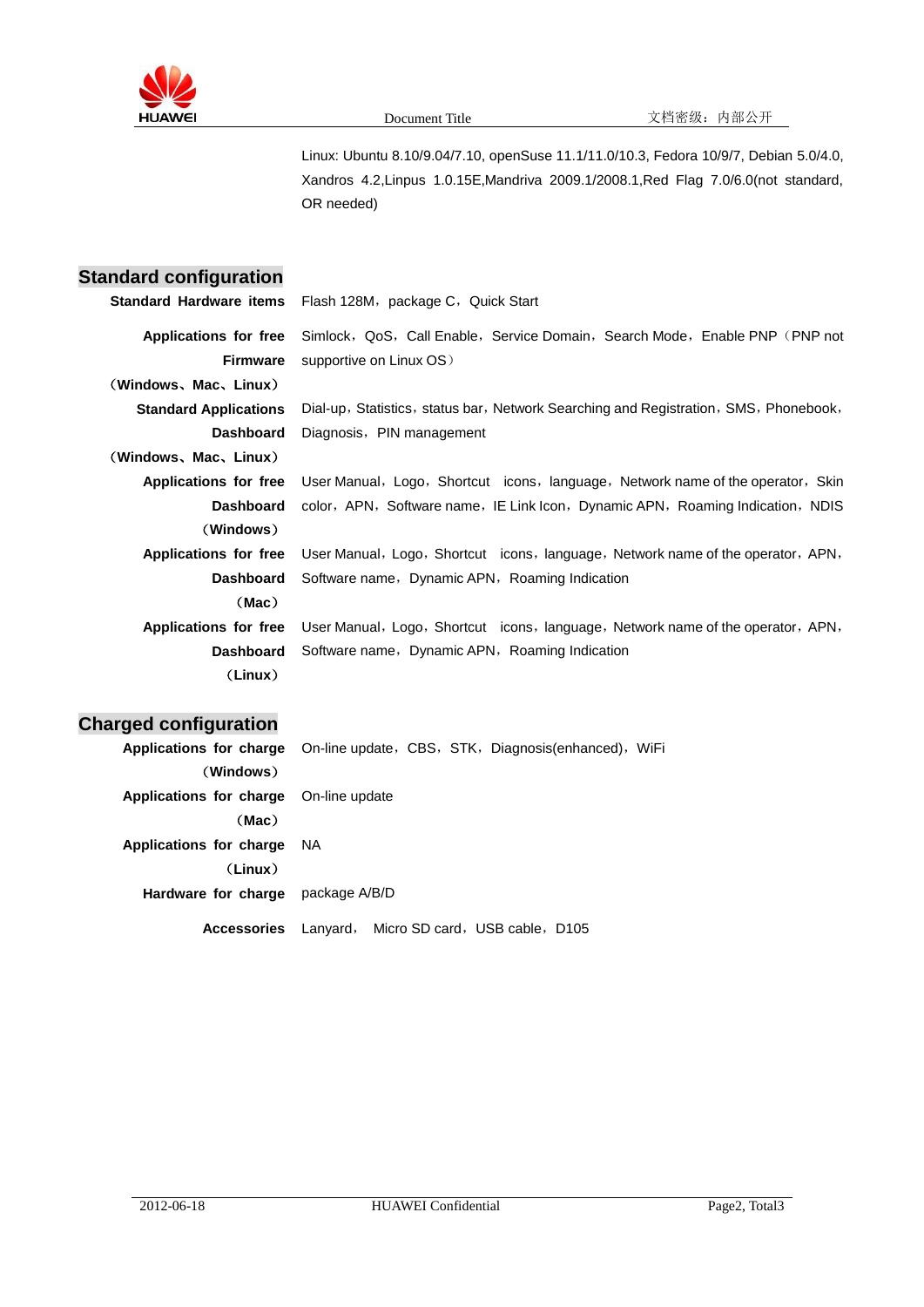

# **Launch time**

| <b>Test sample</b>                                 | DC-HSPA+<br>2100/850MHz                            | $23^{rd}$ , Sep., 2010               | Support for DC-HSPA+ in Band W2100/850 CS<br>$\mathbf{r}$<br>Support for HSPA W2100/1900/900/850 CS<br><b>COL</b>                           |
|----------------------------------------------------|----------------------------------------------------|--------------------------------------|---------------------------------------------------------------------------------------------------------------------------------------------|
|                                                    |                                                    |                                      | Support for<br>EDGE /GPRS/GSM1900/1800/900/850 CS                                                                                           |
| Commercial<br>Launch                               | DC-HSPA+<br>2100/1900/850MHz                       | $20^{th}$ , Nov., 2010               | Added supporting for DC-HSPA+ in Band2(W1900)<br>$\blacksquare$<br><b>FC</b>                                                                |
| <b>Mass</b><br>production                          | DC-HSPA+<br>2100/1900/850MHz                       | $30^{th}$ , Dec., 2010               | Mass production supports DC-HSPA+<br>$\blacksquare$<br>2100/1900/850MHz only;<br>DC-HSPA+ in band 900MHz would be available at<br>2011, Q1. |
| <b>CE/GCF/RoHs</b>                                 | ok                                                 |                                      |                                                                                                                                             |
| certification<br><b>FCC/PTCRB</b><br>certification | Nov, 2010                                          |                                      |                                                                                                                                             |
| <b>Note</b>                                        | New features which would be available in 2011, Q1: |                                      |                                                                                                                                             |
|                                                    | $\blacksquare$                                     | Downlink: Single carrier MIMO+64QAM; |                                                                                                                                             |
|                                                    | Uplink: 16QAM 11Mbps;<br>ш                         |                                      |                                                                                                                                             |
|                                                    | QICE;                                              |                                      |                                                                                                                                             |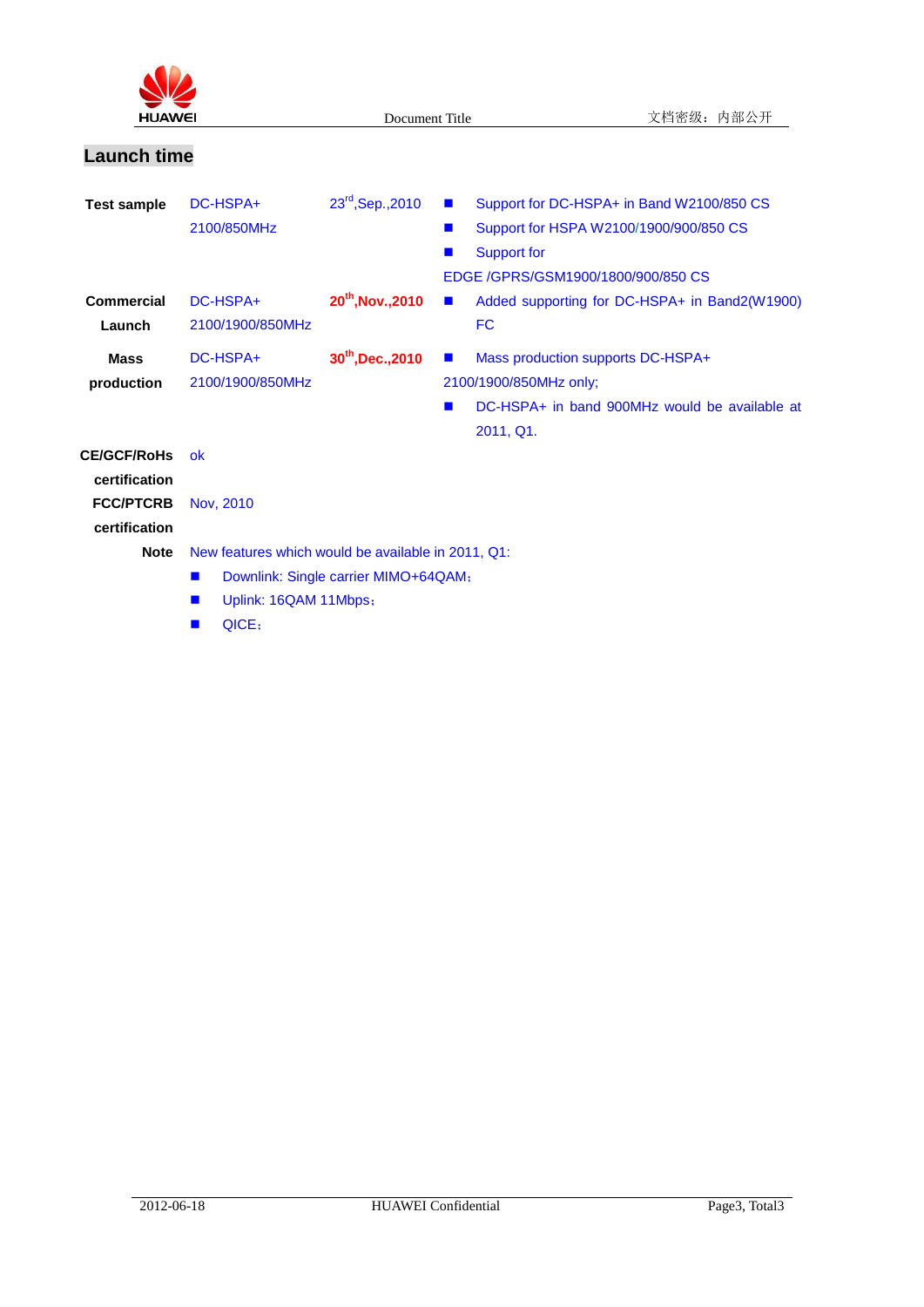

# **K4605 Brief Introduction V1.0**

# **Highlights**

## **Photos**

- **•** Swiftest Surfing Speed
- Support DC-HSPA+/HSPA+/UMTS/EDGE /GPRS /GSM multi-type network
- VDF ID

## **Positioning**

- **•** Focus on high tier business market.
- Providing high speed data service.

## **Price indication**

#### \$~\$

**Notes**:**For exact price**,**please apply from Regional Business Mgmt Dept**。





### **Specifications**

| Chip platform                                         | MDM 8220                                                                                                           |
|-------------------------------------------------------|--------------------------------------------------------------------------------------------------------------------|
| Form                                                  | <b>USB Stick</b>                                                                                                   |
|                                                       | Operating frequency(3G) DC-HSPA+/HSPA+/UMTS 2100/1900/900/850MHz                                                   |
|                                                       | Operating frequency(2G) EDGE/GPRS/GSM 850/900/1800/1900MHz                                                         |
| Speed                                                 | Downlink: DC-HSPA+ Dual carrier 42Mbps (MIMO+64QAM single carrier 42Mbps ready)<br>Uplink: 5.76Mbps (11Mbps ready) |
| <b>Interface</b>                                      | USB 2.0 high speed                                                                                                 |
|                                                       | Dimensions 91mm x 28mm x 14.3 mm                                                                                   |
| Weight                                                | <40a                                                                                                               |
|                                                       | Receive Diversity DC-HSPA+/HSPA+/UMTS 2100/1900/900/850MHz                                                         |
|                                                       | Micro SD card slot Support (up to 32GB)                                                                            |
| External Antenna interface External antenna interface |                                                                                                                    |
| <b>Equalizer</b>                                      | Support                                                                                                            |